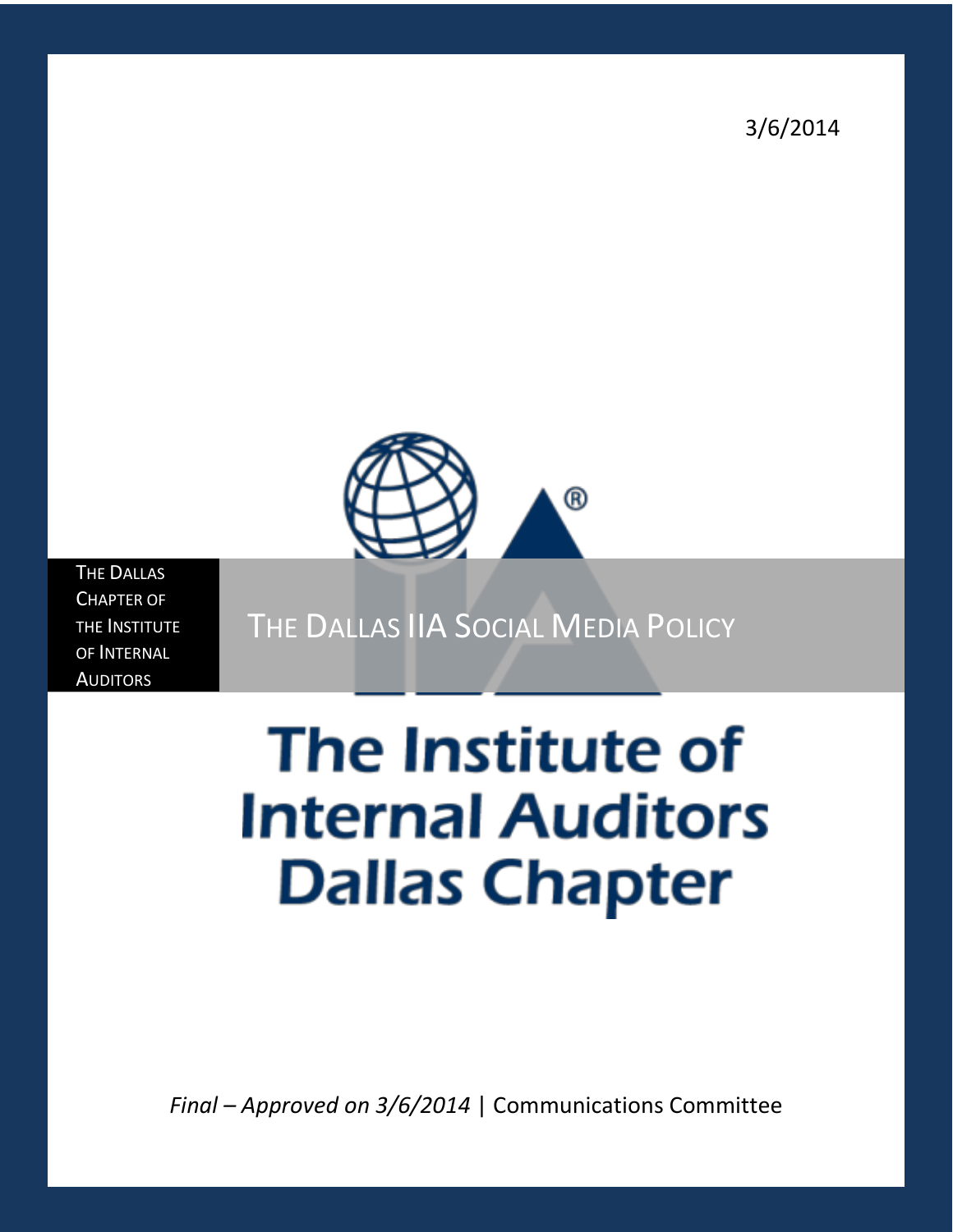## **Contents**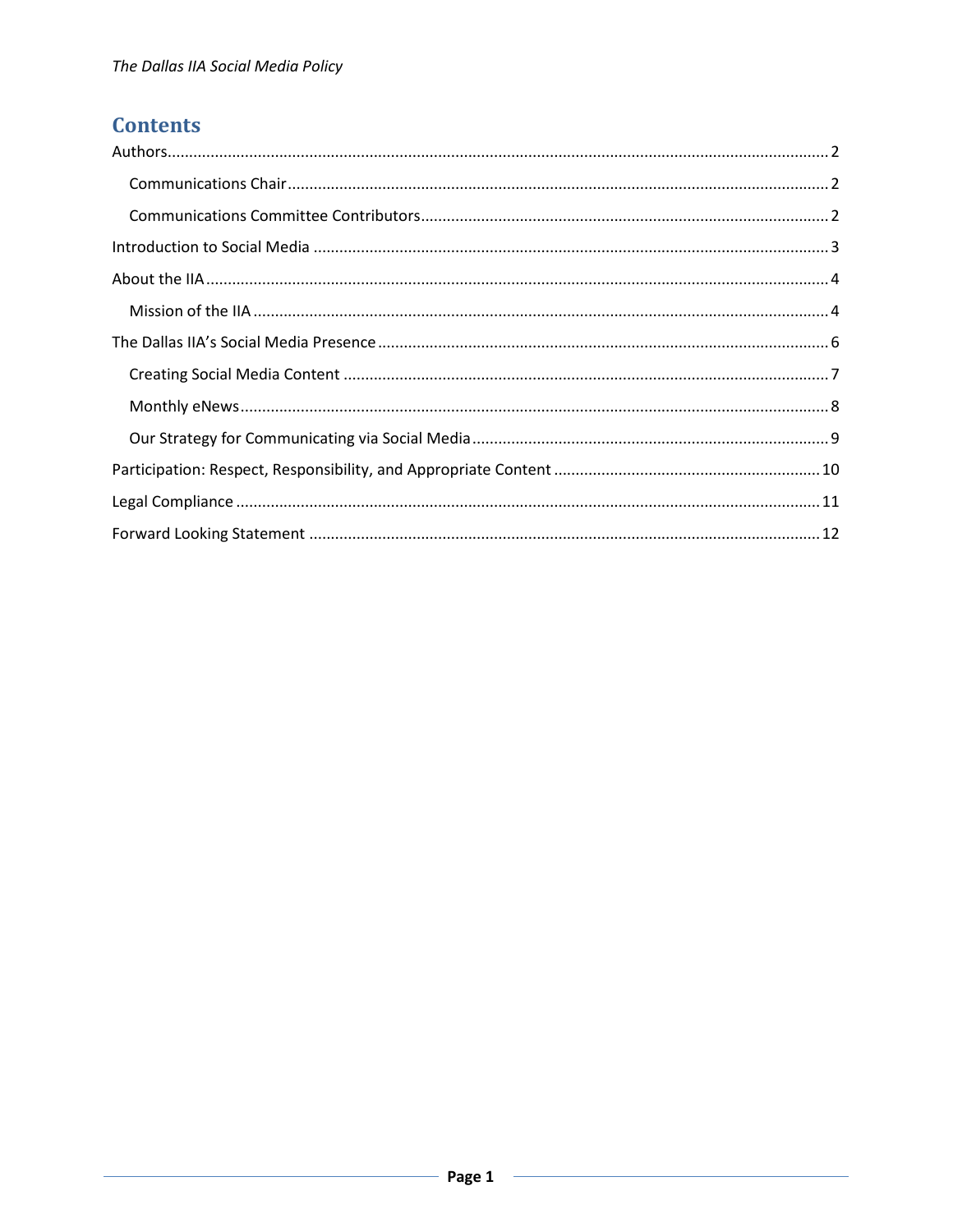## <span id="page-2-0"></span>**Authors**

#### <span id="page-2-1"></span>**Communications Chair**

Chelsea Garner – Risk Advisory Services Associate, Weaver

## <span id="page-2-2"></span>**Communications Committee Contributors**

Beth Lewis, CPA, CIA – Associate Auditor, Kimberly-Clark

Sal Bercys – Business Risk Staff, Crowe Horwath, LLP

Van Tran – Graduate Student pursuing Master of Science in Accounting at The University of Texas at Dallas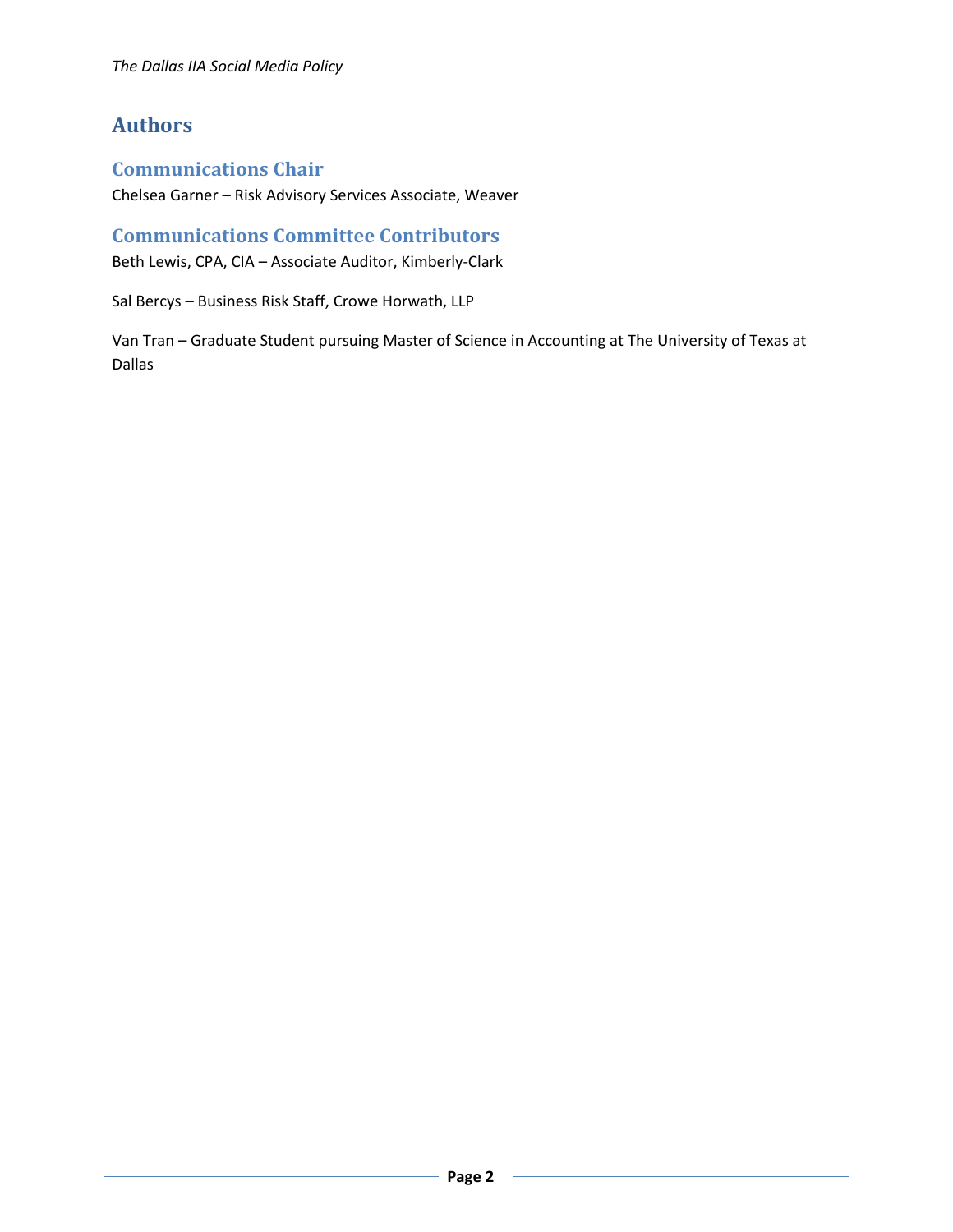## <span id="page-3-0"></span>**Introduction to Social Media**

Social media and collaborative Web 2.0 platforms provide our organization many different ways to engage with members of the Dallas IIA, professionals, and facilitate a two-way interaction. Dallas IIA Governors, Officers, volunteers, and members are using social media including Twitter, LinkedIn, Webinars, and video messages to enhance communication with other professionals. These outlets allow those involved with operating the Dallas chapter of the Institute of Internal Auditors (IIA) to reach a wider audience and provide useful updates and information to cultivate our network of internal audit professionals.

We encourage our members, Governors, Officers, and volunteers to actively participate in this growing source of information, interaction, and ideas in order to continue to be recognized as one of the leaders of social media within the IIA chapters.

The Dallas IIA's Social Media Policy is designed to help you understand:

- The Dallas IIA's strategy for social media content
- The expectation of site administrators and users
- How social media enhances the achievement of our organization mission and goals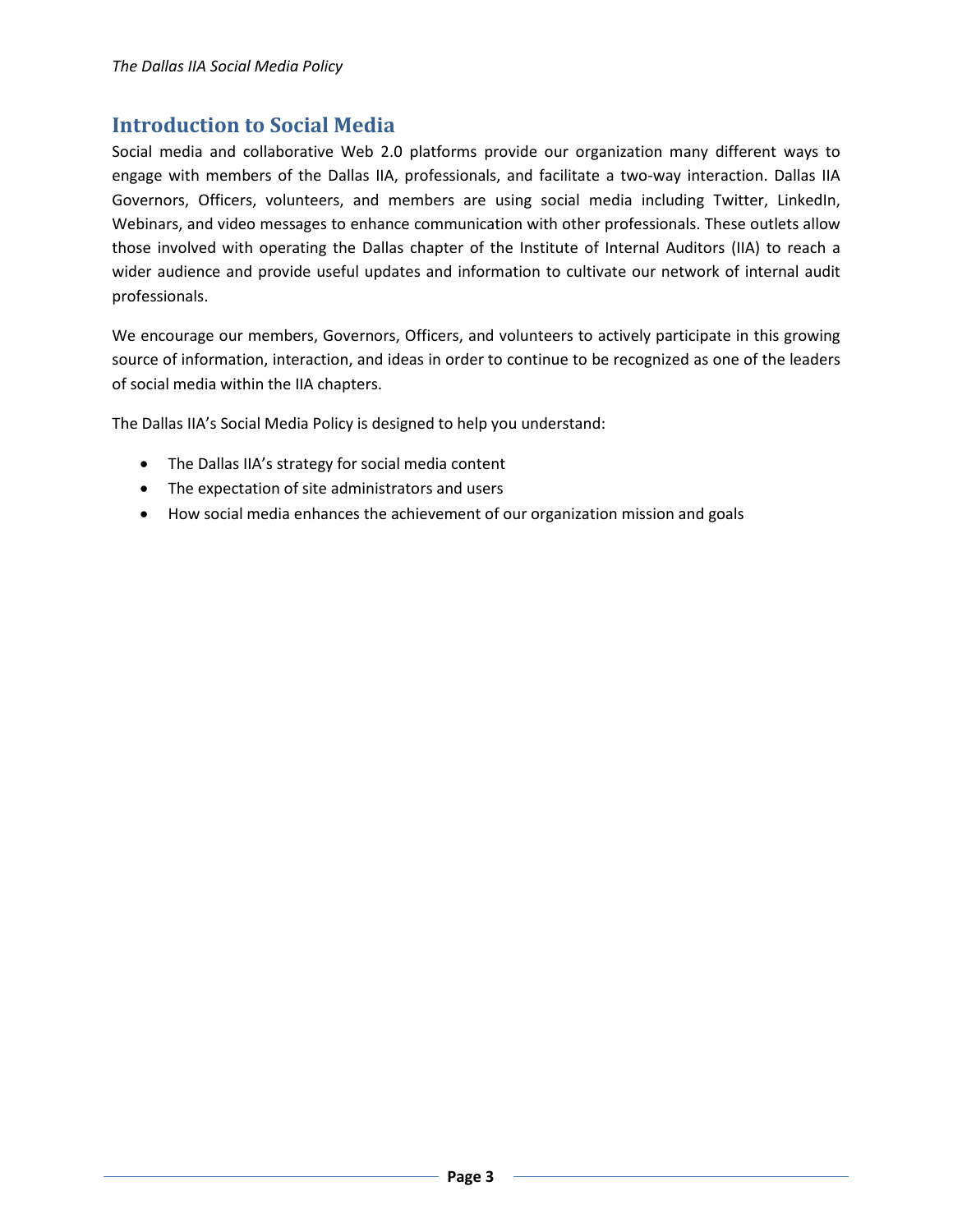## <span id="page-4-0"></span>**About the IIA**

Established in 1941, The Institute of Internal Auditors (IIA) is an international professional association with global headquarters in Altamonte Springs, Florida, USA. The IIA is the internal audit profession's global voice, recognized authority, acknowledged leader, chief advocate, and principal educator. Generally, members work in internal auditing, risk management, governance, internal control, information technology audit, education, and security.

Globally, The IIA has more than 180,000 members. The IIA in North America comprises 160 chapters serving more than 70,000 members in the United States, Canada, the Caribbean (Aruba, Bahamas, Barbados, Cayman Islands, Curacao, Jamaica, Puerto Rico, and Turks & Caicos), Bermuda, Guyana, and Trinidad & Tobago. Members enjoy benefits offered by the North American Service Center including local, national, and global professional networking; world-class [training;](https://na.theiia.org/training/Pages/Training-and-Events.aspx) [certification;](https://na.theiia.org/certification/Pages/Certification.aspx) standards and [guidance;](https://na.theiia.org/standards-guidance/Pages/Standards-and-Guidance-IPPF.aspx) [research;](https://na.theiia.org/iiarf/Pages/The-IIA-Research-Foundation.aspx) [executive development;](https://na.theiia.org/training/Pages/Executive-Development.aspx) [career opportunities;](https://na.theiia.org/about-us/Pages/Audit-Career-Center.aspx) and more.

#### <span id="page-4-1"></span>**Mission of the IIA**

The mission of The Institute of Internal Auditors is to provide dynamic leadership for the global profession of internal auditing. Activities in support of this mission will include, but will not be limited to:

- Advocating and promoting the value internal audit professionals add to their organizations.
- Providing comprehensive professional educational and development opportunities, standards and other professional practice guidance, and certification programs.
- Researching, disseminating, and promoting knowledge concerning internal auditing and its appropriate role in control, risk management, and governance to practitioners and stakeholders.
- Educating practitioners and other relevant audiences on best practices in internal auditing.
- Bringing together internal auditors from all countries to share information and experiences.

*Visit theIIA.org for more information!*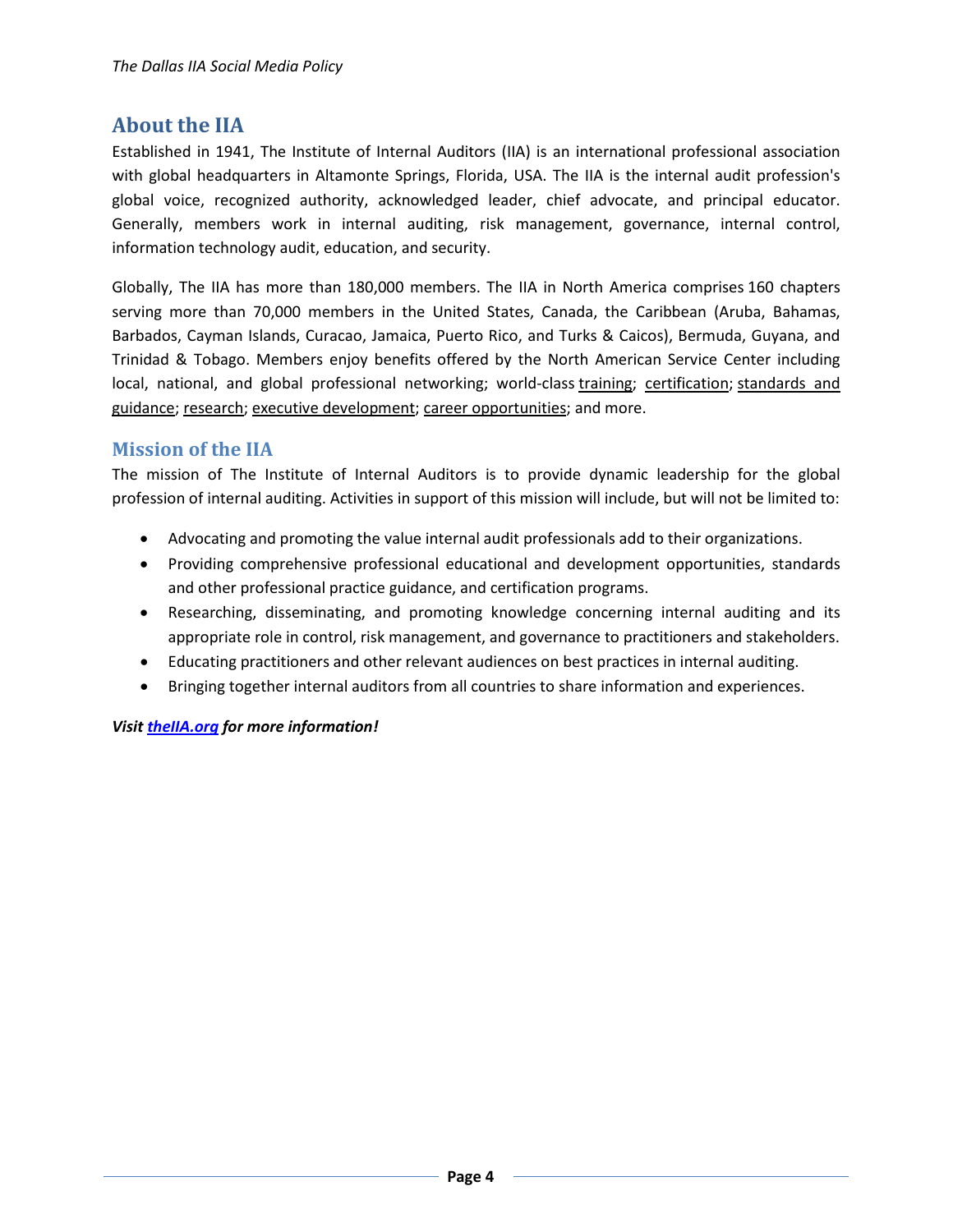## **Application of the Guidelines**

The Dallas IIA's Social Media Policy sets forth the appropriate and acceptable manners of social media use and participation by the Dallas IIA's volunteers, members, and speakers.

Due to the nature of the evolving definition of social media tools and sites, for the purposes of this Policy, references to "social media" will include any one of the broad scope of online communication channels and tools that allow and/or facilitate various means of interaction, communication, and information sharing, such as:

- Twitter
- Facebook
- LinkedIn
- YouTube
- Dallas IIA website
- Webinar's
- Dallas IIA eNews

Also for the purpose of this policy, "post" or "use" will mean electronic interaction, communication, and information sharing by users via social media through such avenues as:

- Status updates
- Twitter or blog posts
- Video messages
- Photographs
- Graphics
- Comments
- Ratings
- Messages
- Text files, PDFs, presentations
- Advertisements for events, conferences, meetings
- Logos
- Any other mechanism that is published, posted to, uploaded to, downloaded from or accessible from a variety of social media sources.

It is important to keep in mind at all times that Dallas IIA operates under a Code of Ethics and requires strict adherence to all applicable laws with respect to intellectual property (trademarks and copyrights), disclosure/confidentiality, defamation, harassment and invasion of privacy. The legal guidelines provided herein do not constitute any type of legal counsel.

The Dallas IIA is presenting its Social Media Policy strictly as a helpful resource for its members, volunteers, officers, and other professionals. The Dallas IIA does not accept liability or responsibility for any actions taken solely in response to or under any of these guidelines.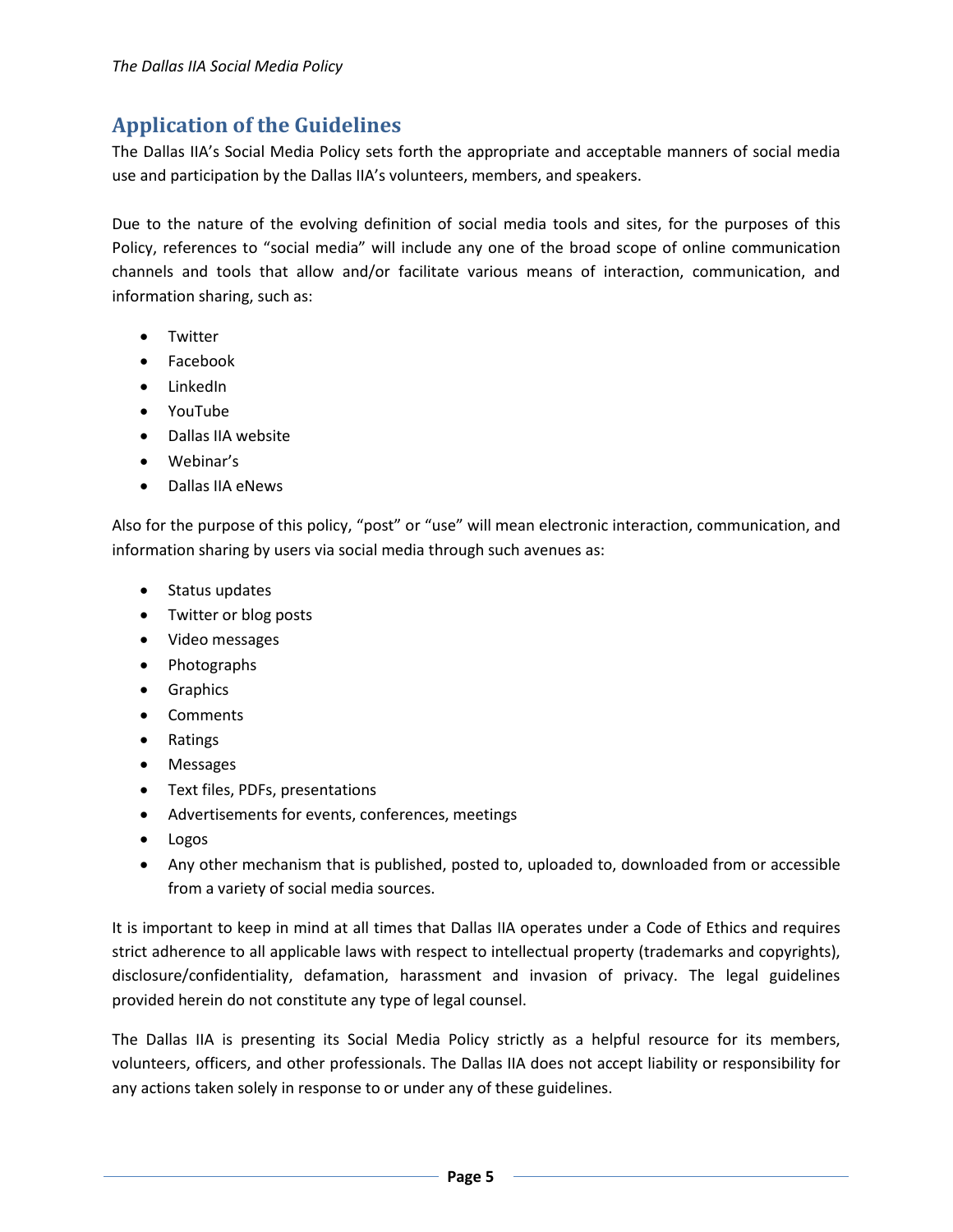## <span id="page-6-0"></span>**The Dallas IIA's Social Media Presence**

The Dallas IIA currently has various social media outlets that are used to spread current events, news regarding chapter events, updates from the Institute of Internal Auditors, and promote the internal audit profession. Our current social media presence includes:

- **Dallas IIA Website:** The Dallas IIA's official website is: **<http://dallasiia.org/>**
- **LinkedIn:** The Dallas IIA uses LinkedIn to encourage members to network, search for jobs, seek advice from peers, and request personal recommendations.
	- o **[LinkedIn Individual Page](http://www.linkedin.com/pub/dallas-iia-chapter/18/256/989)**
	- o **[LinkedIn Group](http://www.linkedin.com/groups?gid=2259162&mostPopular=&trk=tyah&trkInfo=tas%3ADallas%20Institu%2Cidx%3A2-2-5)**
- **Twitter: The [official Dallas IIA Twitter](https://twitter.com/thedallasIIA)** account is **[@TheDallasIIA.](https://twitter.com/thedallasIIA)**
- **Facebook:** The Dallas IIA uses Facebook to reach anyone working or interested in the internal audit industry, attending a Dallas IIA event, or obtaining updates on current events that are of interest to those in this profession.
	- o **[Facebook Individual Account](https://www.facebook.com/theDallasIIA)**
	- o **[Facebook Page](https://www.facebook.com/DallasIIA)**

The Dallas Chapter of the IIA reserves the right to create or use any social media sites not specifically named above at the discretion of the Board of Governors, Officers, and volunteers.

The Dallas IIA has a volunteer position titled the Communications Chair, who is responsible for organizing and running the Communications Committee as well as the social media efforts, Monthly eNews, and other related duties. The Communications Committee is made up of individuals that volunteer their time to develop, identify, or write social media content. These individuals are responsible for ensuring that social media content is accurate, interesting, relevant, and informative.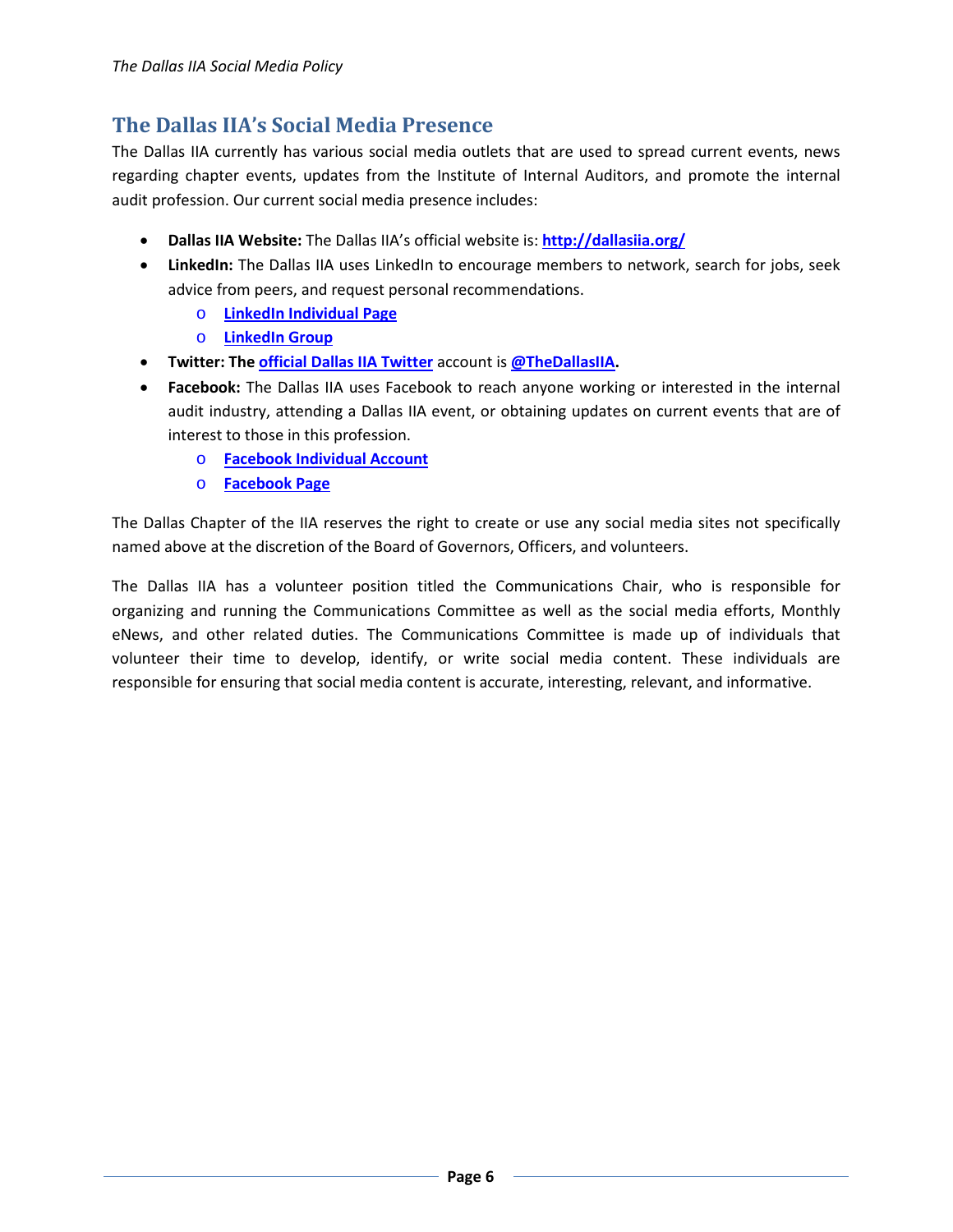## <span id="page-7-0"></span>**Creating Social Media Content**

The Dallas IIA's social media strategy is to have timely, reliable, cutting edge posts that are a benefit to members. In order to recognize our members for their accomplishments or contributions, the following information is the Dallas IIA's property and right to publish:

- Pictures of individuals taken at events, submitted for biographies for speakers, panel discussion representatives, or otherwise provided to the Dallas IIA may be posted on our social media sites or website.
- Names of members, volunteers, speakers, etc.: The Dallas IIA has the right to post names of members, speakers, volunteers, etc. on the website and social media outlets. We frequently recognize our new certificate holders at monthly meetings by taking a picture and posting those individual's names on our website, eNews, and social media. In addition, we welcome our new members by name on the monthly eNews as recognition to those who have decided to purse professional involvement within this industry.

In addition, the Dallas IIA Communications Committee posts content related to the following:

- Links to websites, news articles, or other relevant information
- Updates regarding IIA information, certification updates, or the Dallas IIA
- Promotions for other events, conferences, or continuing professional education (CPE) courses

Unless expressly stated by the chapter, these types of information can be posted to the public. If you do not want your name, email, photograph, or other information shared, please contact the Communications Chair at communications@dallasiia.org.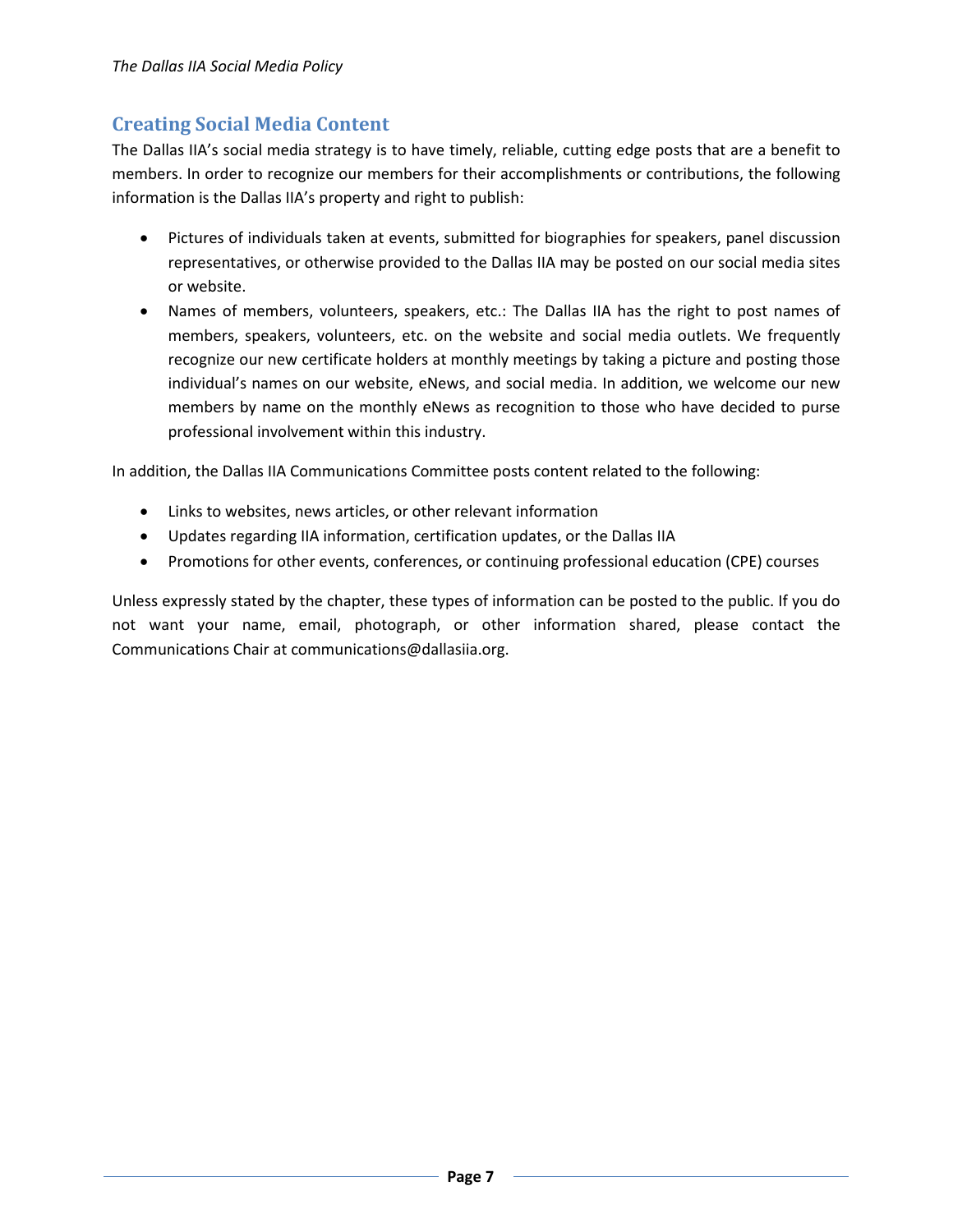#### <span id="page-8-0"></span>**Monthly eNews**

As a part of serving our members, the Dallas IIA prepares a monthly electronic newsletter to all members in our database. The monthly eNews is sent approximately two weeks prior to each monthly meeting, in order to promote the monthly meeting, updates from IIA international, inform our members of CPE events, membership offers, and any other information we want to disburse to our members. Generally the eNews contains the following, content but is not limited to:

- The President's message or video
- Monthly meeting schedule
- Social media updates
- News from UT Dallas
- News from the IIARF (Institute of Internal Audit Research Foundation)
- Updates from the Academic Relations committee
- Information regarding certification, new certificates, and reporting requirements
- CPE opportunities, training sessions, community service opportunities
- Career opportunities in the metropolis area

The listed topics above are a guideline of the types of information that is disbursed to our members on a monthly basis. The eNews is always evolving and continuing to add new types of topics that our members are interested in. If you are interested in becoming a contributor, please contact the Communications Chair at communications@dallasiia.org.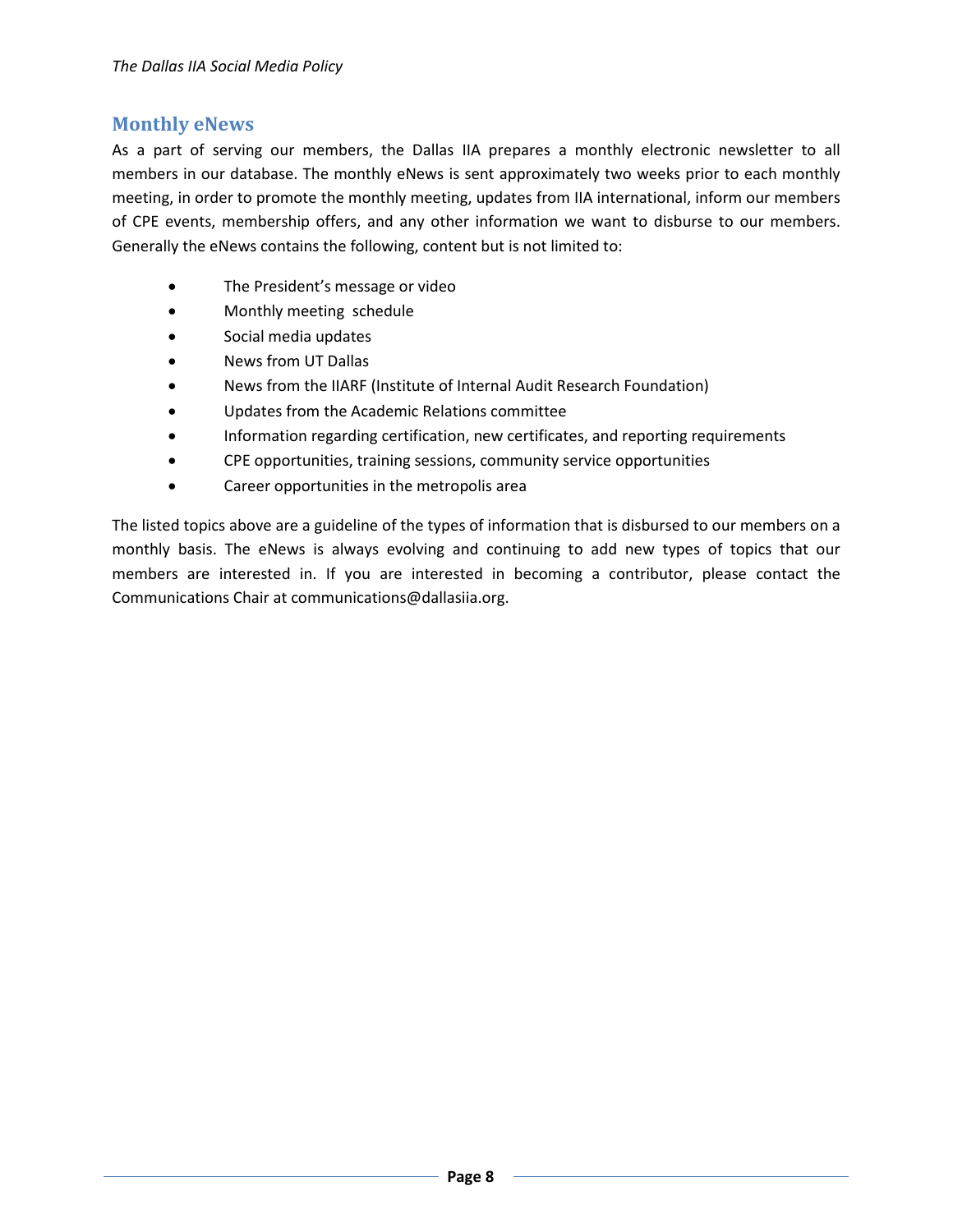#### <span id="page-9-0"></span>**Our Strategy for Communicating via Social Media**

- 1. **Know our members:** Our intention is to know our members and what they want to hear via our social media channels. We strive to hear our members' comments, feedback, and continuously improve and develop content that is relevant and directly pertains to our members.
- 2. **Write what we know:** The Communications Committee is made up of individuals who are currently practicing internal audit and are actively engaged in continuing their professional education, being competent and exceling in the industry, as well as, obtaining and retaining professional certifications in order to be seen as experienced professionals. This directly supports our strategy to write what we know and know what we are writing!
- 3. **Contribute Value to the Internal Audit Community:** We stride to be the leading source of information for our members, other chapters, and professionals in the internal audit profession by contributing valuable insights, implementing progressive ideas and strategies, and being known as a leading chapter using social media to promote the profession and the IIA.
- 4. **Be Conversational:** The administrators and the posts from the Dallas IIA are intending to spark and promote conversation, discussion, and interaction among the chapter and members.
- 5. **Be Creative and Original:** The Dallas IIA Communication Committee works to create creative and original posts to intrigue others and draw interaction to the topics and subjects that are posted.
- 6. **Avoid Starting Confrontations:** We encourage different opinion and points of view without the intention to starting a confrontation. The Dallas IIA is cautious and considerate of sensitive subjects and works to avoid provoking or offending others. A good rule of thumb is that once statements or words are released on the Web, they cannot be retracted or erased completely, so all volunteers, members, and professionals should keep this in mind when responding, reacting, or posting on social media sites.
- 7. **Accountability:** We all make mistakes. If we make an error in our social media posts, the best practice is to admit the mistake quickly, correct it and move on. If it's misinformation, we will go back and give the right information to the community and our followers. We are accountable to the content that we post and to our members, therefore, we will take ownership of these mishaps.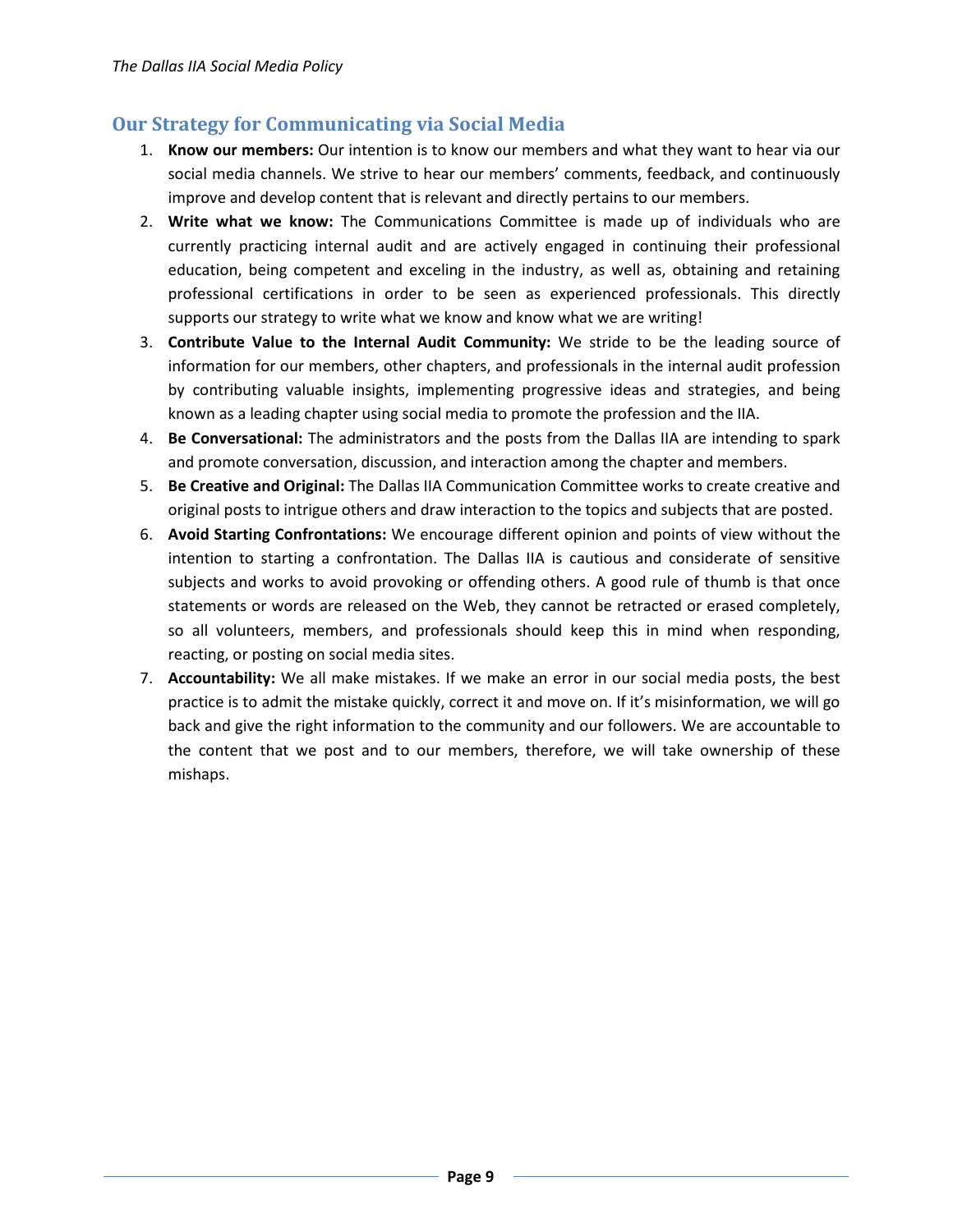## <span id="page-10-0"></span>**Participation: Respect, Responsibility, and Appropriate Content**

The Dallas IIA posts social media content to our relevant sites (as listed above) for the benefit of its members and the public. A warning to users that may be individually liable for anything they communicate using the social media sites, including but not limited to defamatory, discriminatory, false, or unauthorized information. Users are also cautioned that they are responsible for complying with the requirements of applicable copyright and trademark laws and regulations. The Dallas IIA reserves the right to edit or remove offensive posts and block users as deemed necessary. We encourage all members to exercise their professional judgment before posting or commenting on the Dallas IIA's social media sites as well as their personal sites, as there can be consequences for such posts.

The Dallas IIA seeks to ensure the integrity and professional standards reflective of the profession through its social media presence and website. Therefore, use of these platforms is limited to participants who agree to adhere to the following guidelines:

1. Abstain from transmitting any message, information, data, or link to a website that is unlawful, threatening, harassing, defamatory, or obscene. The Dallas IIA invites and encourages a respectful exchange of ideas and reserves the right to remove or edit a post containing such material or links to sites we deem offensive, explicit, or obscene. However, the Dallas IIA does not have the ability to restrict users' communication prior to posting and therefore cannot guarantee immediate deletion or editing of offensive posts.

2. Users must not post material that infringes on the rights of any third party, including intellectual property, privacy, or other rights. Plagiarism or other violation of copyright laws is prohibited.

3. Do not post or transmit any promotional materials, spam, chain mail, or other form of solicitation. The Dallas IIA reserves the right to delete these posts immediately.

4. The Dallas IIA values privacy and encourages users to avoid posting their own or other's personal information such as address and telephone number unless pre-approved by the Dallas IIA and expressly authorized by involved parties. Similarly, these platforms are not to be used for solicitation of personal information from other users. Requests for information for purposes such as surveys or posting job opportunities must be pre-approved by the Dallas IIA.

5. Users should be aware that the opinions expressed by users of the social media platforms do not necessarily represent the opinions of the Dallas IIA or the Institute of Internal Auditors International. Users also agree that the Dallas IIA is not to be held liable for any loss or injury caused, in whole or in part, as a result of users' posts.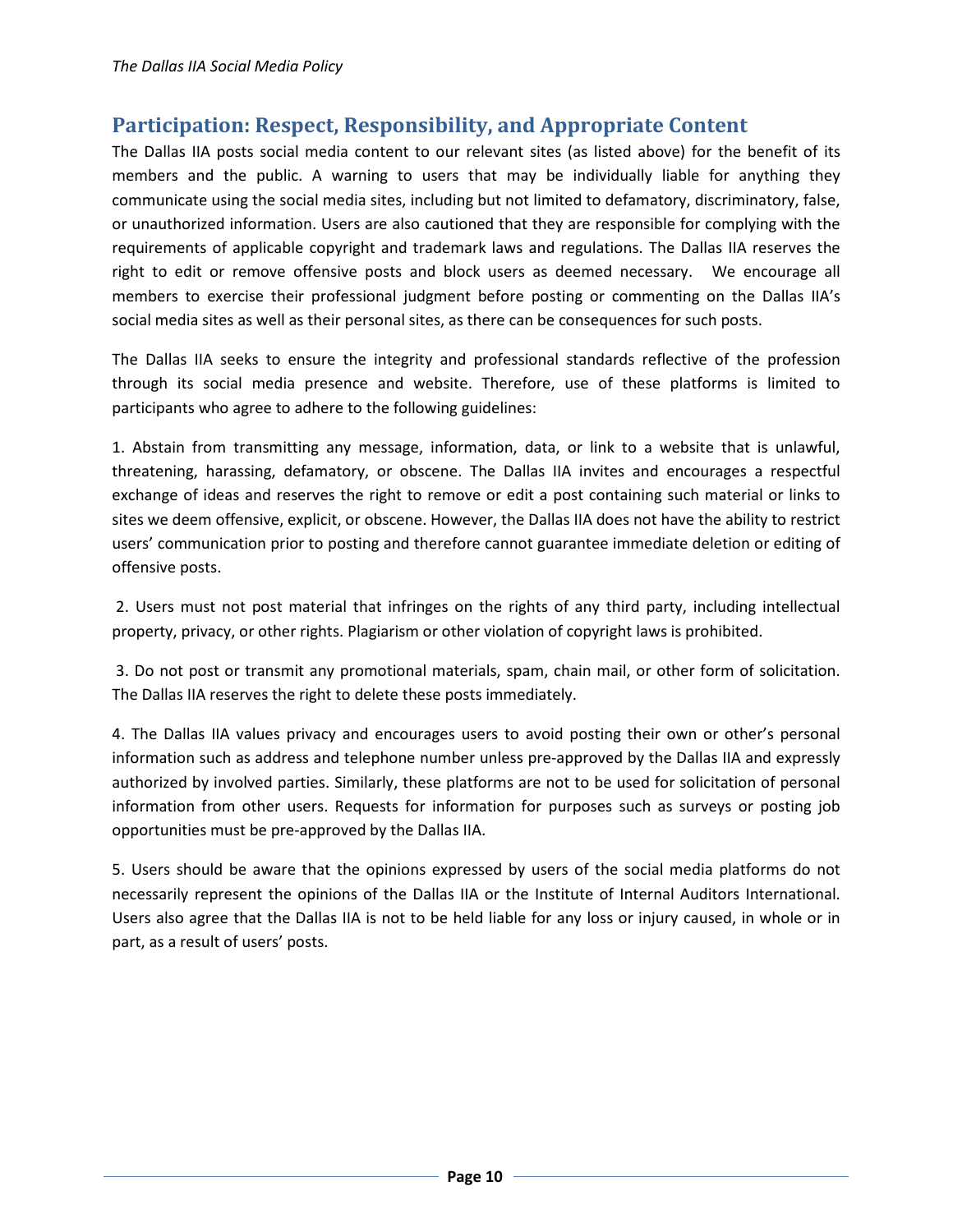## <span id="page-11-0"></span>**Legal Compliance**

Anything published on any social media outlet, including those owned by or affiliated with Dallas IIA, should comply with its terms of use or service, and with all local, state and federal laws and regulations, only some of which are specifically addressed in this policy. It would be unreasonable to list all relevant laws/regulations, but notable examples include:

- Copyright laws restricting use of photographs and graphics created/owned by others without appropriate advance permission unless it is a retweet or a "share" which gives credit to the creator;
- Posts made on any social media pages owned by Dallas IIA by unaffiliated persons belong to Dallas IIA;
- Persons receiving awards for accomplishments from Dallas IIA can be published in full name and photo if the award was accepted unless the said persons make a written request to Dallas IIA.
- Trademark laws restricting when and how a third-party's trademark(s) can be used without permission.
- Privacy laws restricting use and sharing of certain non-public or personal information about others.
- Defamation laws precluding reputational damage to others.
- Laws prohibiting statements that are obscene, discriminatory, threatening, harassing or false or misleading.